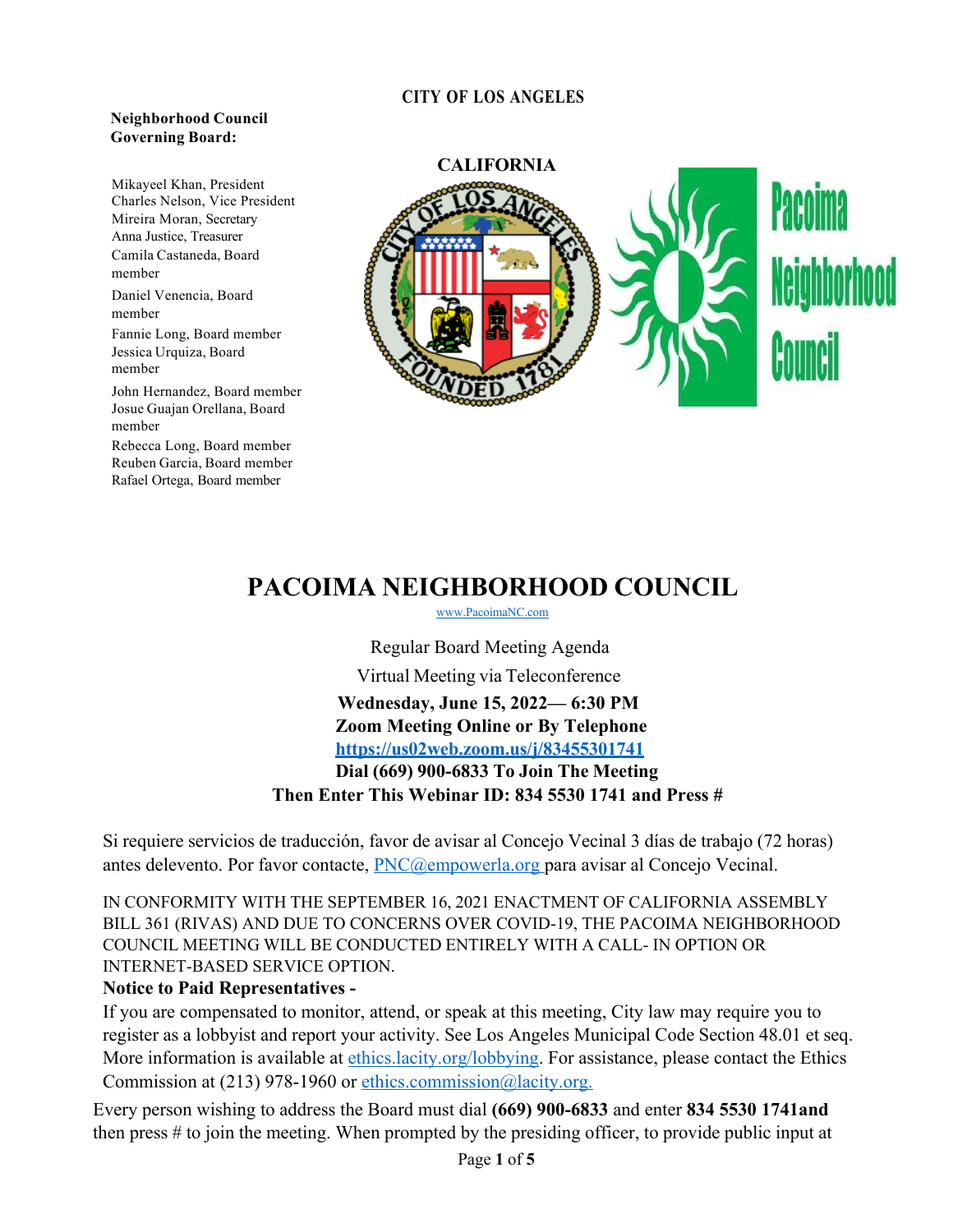the Neighborhood Council meeting the public will be requested to dial \*9 or use the Raise Hand option, to address the Board on any agenda item before the Board takes an action on an item. Comments from the public on agenda items will be heard only when the respective item is being considered. Comments from the public on other matters not appearing on the agenda that are within the Board's jurisdiction will be heard during the General Public Comment period. Please note that under the Brown Act, the Board is prevented from acting on a matter that you bring to its attention during the General Public Comment period; however, the issue raised by a member of the public may become the subject of a future Board meeting. Public comment is limited to 2 minutes per speaker, unless adjusted by the presiding officer of the Board. / Toda persona que desee dirigirse a la Junta debe marcar (669) 900-6833, ingresar 834 5530 1741 y luego presionar # para unirse a la reunión. Cuando el funcionario que preside lo solicite, para proporcionar comentarios del público en la reunión del Consejo Vecinal, se le pedirá al público que marque \* 9 o use la opción Levantar la mano, para dirigirse a la Junta sobre cualquier tema de la agenda antes de que la Junta tome una acción sobre un tema. Los comentarios del público sobre los temas de la agenda se escucharán solo cuando se esté considerando el tema respectivo. Los comentarios del público sobre otros asuntos que no aparecen en la agenda y que están dentro de la jurisdicción de la Junta se escucharán durante el período de Comentarios del Público en General. Tenga en cuenta que en virtud de la Ley Brown, la Junta no puede actuar sobre un asunto que usted señale durante el período de Comentarios del Público General; sin embargo, la cuestión planteada por un miembro del público puede convertirse en el tema de una futura reunión de la Junta. Los comentarios públicos están limitados a 2 minutos por orador, a menos que el presidente de la Junta lo modifique.

#### AB 361 Updates:

Public comment cannot be required to be submitted in advance of the meeting; only real-time public comment is required.

If there are any broadcasting interruptions that prevent the public from observing or hearing the meeting, the meeting must be recessed or adjourned.

If members of the public are unable to provide public comment or be heard due to issues within the Neighborhood Council's control, the meeting must be recessed or adjourned.

Any messaging or virtual background is in the control of the individual board member in their personal capacity and does not reflect any formal position of the Neighborhood Council or the City of Los Angeles.

The Neighborhood Council system enables civic participation for all Angelenos and serves as a voice for improving government responsiveness to local communities and their needs. We are an advisory body to the City of Los Angeles, comprised of volunteer stakeholders who are devoted to the mission of improving our communities and bringing government closer to us.

No formal meeting shall be held, or business conducted, or votes taken, in the absence of a quorum. A quorum shall consist of nine (9) members of the Board. No floating quorums are allowed.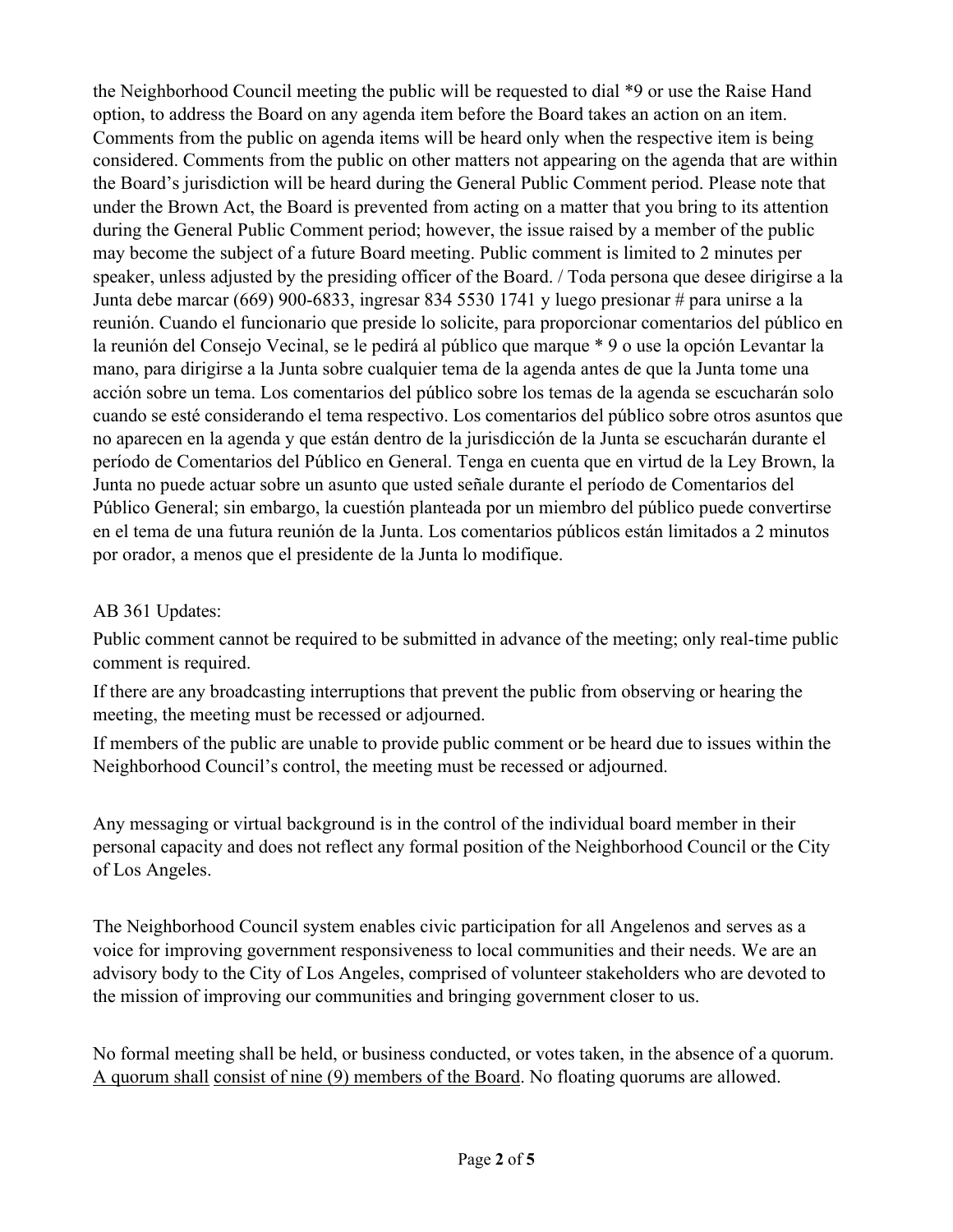#### **1. WELCOMING REMARKS:**

**a.** Call to order **b.** Roll Call

### **2. COMMUNITY/GOVERNMENT REPORTS & ANNOUNCEMENTS:**

(Representatives from government offices, Police Department, and community-based organizations. *Up to two (5) minutes per report, the Chair has the authority to adjust, if necessary, to equal time limits*)

**a.** California Congressional District 29 Congressman Tony Cardenas Field Deputy:

**c.** Los Angeles Police Department, Foothill Division: Senior Lead Officers Adriana Munguia and Steve Nunez

**e.** Department of Neighborhood Empowerment: Neighborhood Empowerment Advocate

**g.** California State Assembly District 39. Assemblywoman Luz Rivas Field Representative: Mario

**i.** Los Angeles County Board of Supervisors, Third District Supervisor Sheila Kuehl Field Deputy: Brenda Yanez Zamora

**j. Region 1 Budget Advocate**

**k.** LAPD Community Safety Partnership Senior Lead Officer Luis Garcia

**b.** California State Senate District 18 Senator Bob Hertzberg District Representative: Eveline Bravo-Ayala

**d.** Los Angeles City Council District 7 Councilwoman Monica Rodriguez Field Representative: Esther Mares

**f.** LAUSD Board of Education Board Member Kelly Gonez Field Deputy: Esmeralda Marcial

**h.** Office of Los Angeles Mayor: Eric Garcetti. Field Deputy: Michelle Vergara.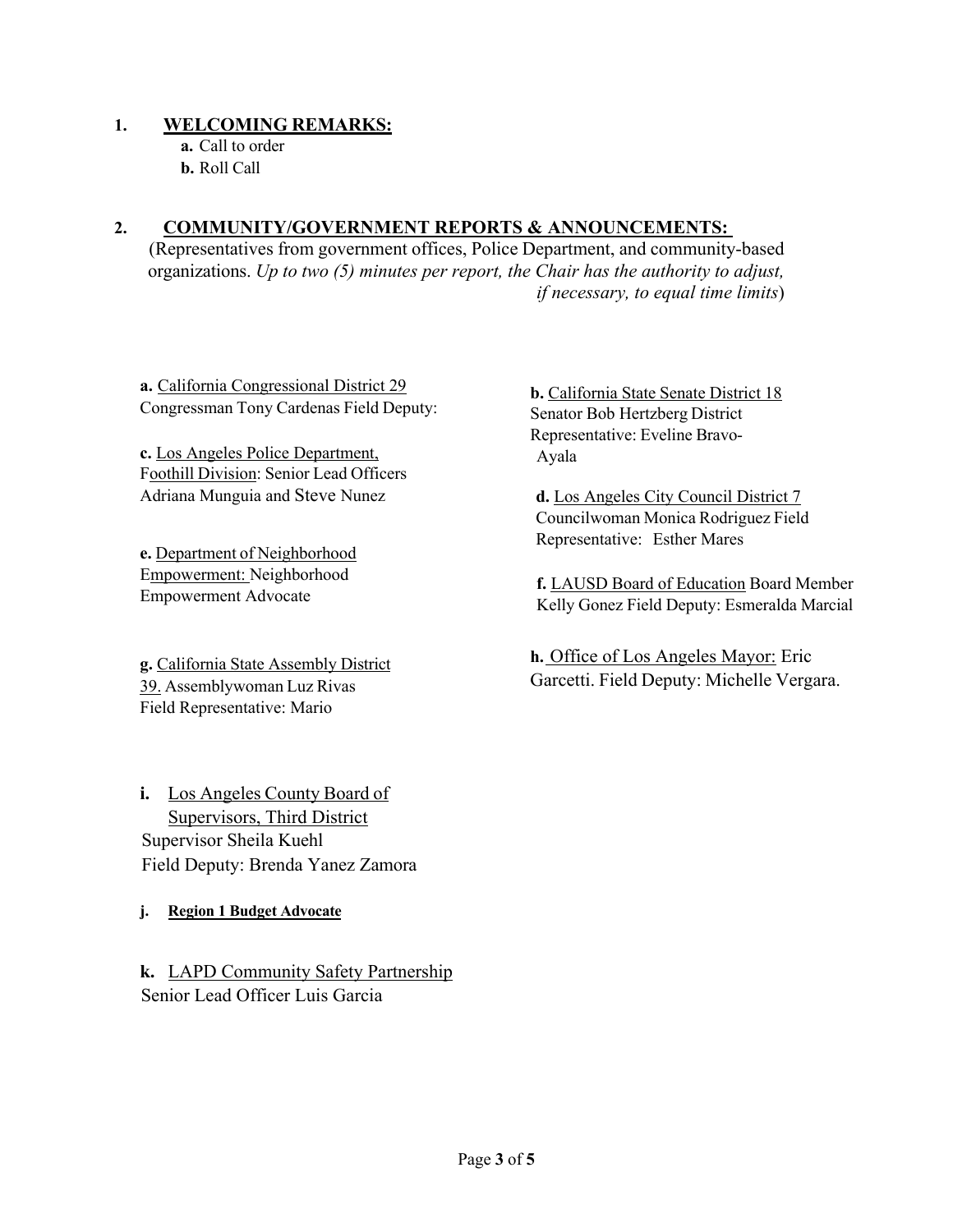# **3. GENERAL PUBLIC COMMENT ON NON-AGENDA ITEMS:**

*Comments from the public on non-agenda items within the Board's jurisdiction (Up to two (2) minutes per speaker, the Chair has the authority to adjust, if necessary, to equal time limits).*

## **4. PRESENTATIONS:**

**a. Presentation on 12121 W Foothill Blvd proposed project to permit a new,137,052 gross SF, 3-story storage of household goods and surface-ground parking lot with 15 parking spots. By Rochelle Hernandez. (10 Minutes)**

# **5. ADMINISTRATIVE/MOTIONS/UPDATES:**

- **a. Motion/Discussion/vote for the approval Monthly Expenditure Reports (MER's) for: May 2022 by Anna Justice. (5 Minutes).**
- **b. Motion/discussion/vote for the approval of May 2022 minutes. By Mireira Moran (5 Minutes).**
- **c. Motion Discussion Vote to appoint new Chair for Art and Cultural Committee. (10 Minutes)**
- **d. Motion/Discussion/Vote for Parents, Educators/Teachers & Students in Action (PESA) is requesting an NPG of 4999 dollars to provide tutoring for youth residing in the Pacoima Neighborhood Council area for fiscal year 2022-2023 - by Education Committee. (10 Minutes)**
- **e. Motion/Discussion/Vote for Coronel Boxing Foundation is requesting an NPG of 4500 dollars to help 4 youth boxing students pay for tournament travel expenses, as well as pay for the training membership and boxing gear of other youth in the Pacoima area- by Education Committee. (10 Minutes)**